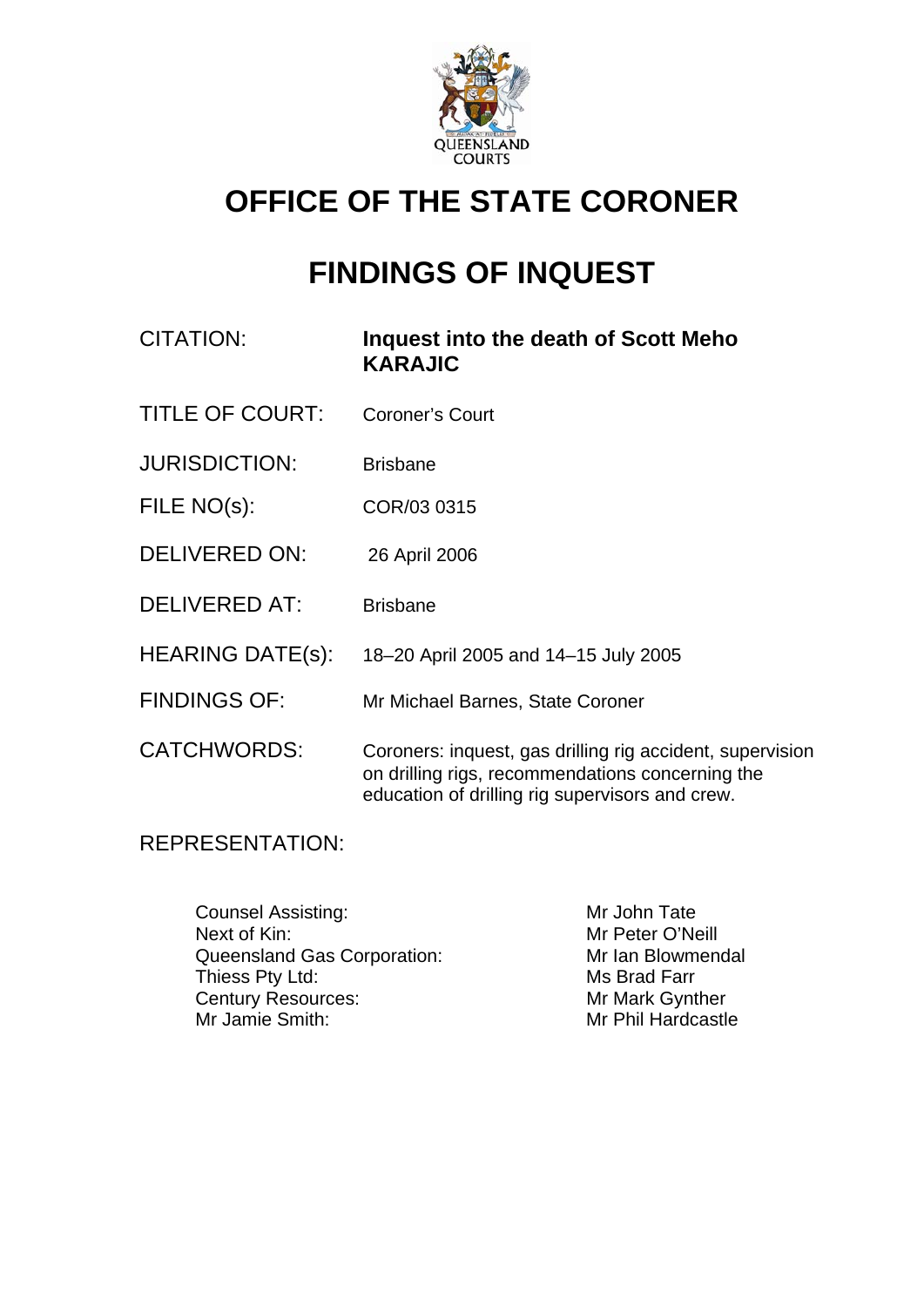## Findings of the inquest into the death of Scott Meho Karajic.

## **Table of contents**

|                                                             | 10 |
|-------------------------------------------------------------|----|
| Recommendation – The development of an education package 13 |    |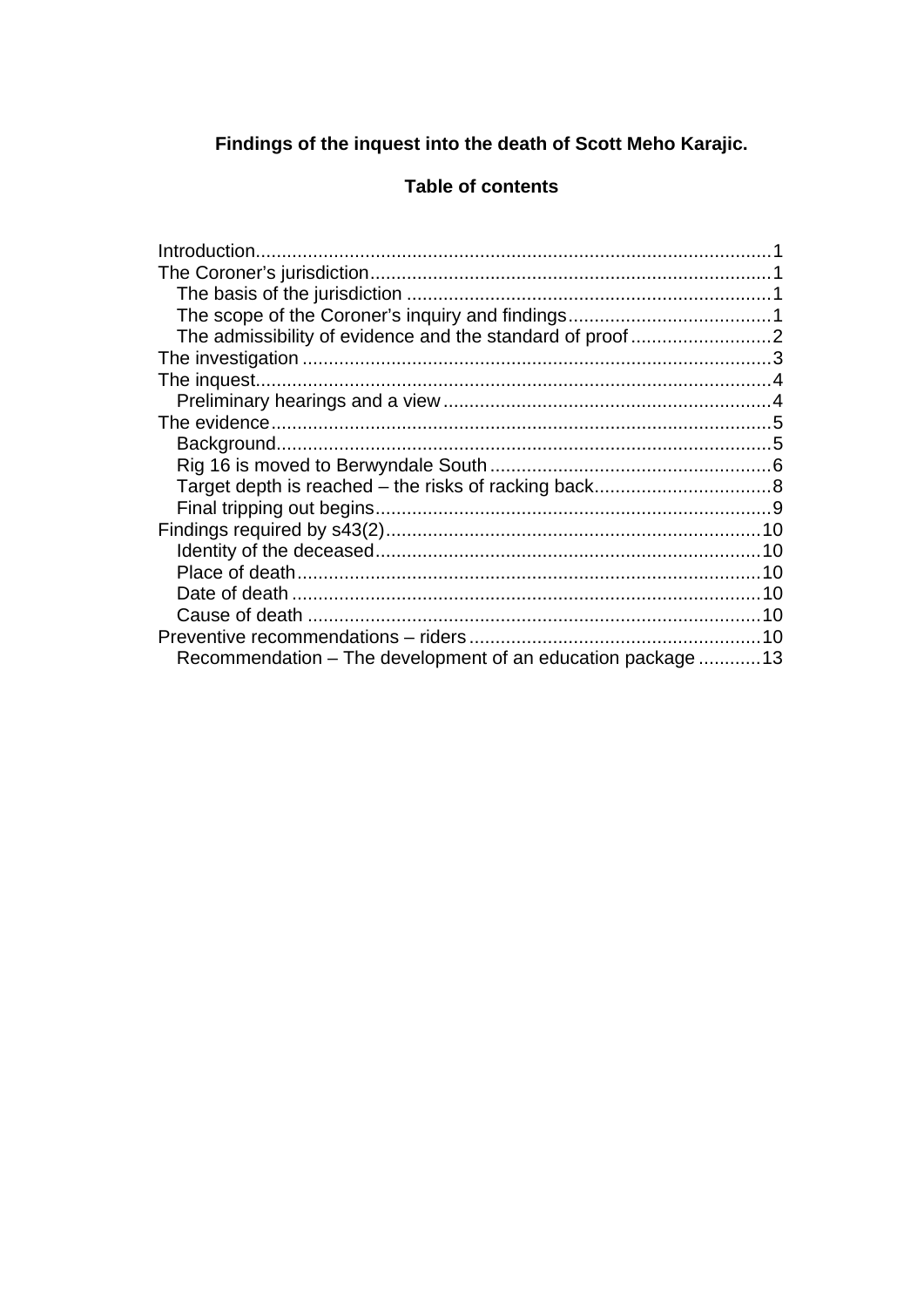<span id="page-2-0"></span>*The Coroners Act 1958* provides in s43(1) that after considering all of the evidence given before a coroner at an inquest the coroner shall give his or her findings in open court. What follows are my findings in the inquest held into the death of Scott Meho Karajic.

## *Introduction*

In the early hours of 28 February 2003, Scott Karajic and his work mates on Century Resources drilling rig 16 were nearing completion of the coal seam gas well they had been drilling over the preceding four days. After what the crew considered to be a straight forward and uneventful job, total depth had been reached the day before and they were in the process of removing the lengths of drill pipe from the well for the final time before the well would be capped and they would move on to the next well site.

This task had also almost been completed; the drilling bit had been removed from the well and the last length of pipe was being stacked vertically, beside the mast of the drilling rig when suddenly it plunged below the surface of the ground fatally crushing Mr Karajic against another part of the rig.

These findings seek to explain how the accident occurred and recommend changes to industry practice aimed at reducing the likelihood of similar incidents occurring in future.

## *The Coroner's jurisdiction*

Before turning to the evidence, I will say something about the nature of the coronial jurisdiction.

#### **The basis of the jurisdiction**

Although the inquest was held in 2005, as the death being investigated occurred before 1 December 2003, the date on which the *Coroners Act 2003* was proclaimed, it is a "*pre-commencement death*" within the terms of s100 of that Act and the provisions of the *Coroners Act 1958* (the Act) are therefore preserved in relation to it.

Because the police officer who first became aware of the death considered it to be "*a violent or unnatural death"* within the terms of s7(1)(a)(i) of the Act, he was obliged by s12(1) to report it to a coroner. Section 7(1) confers jurisdiction on a coroner to investigate such a death and s7B authorises the holding of an inquest into it.

#### **The scope of the Coroner's inquiry and findings**

A coroner has jurisdiction to inquire into the cause and the circumstances of a reportable death.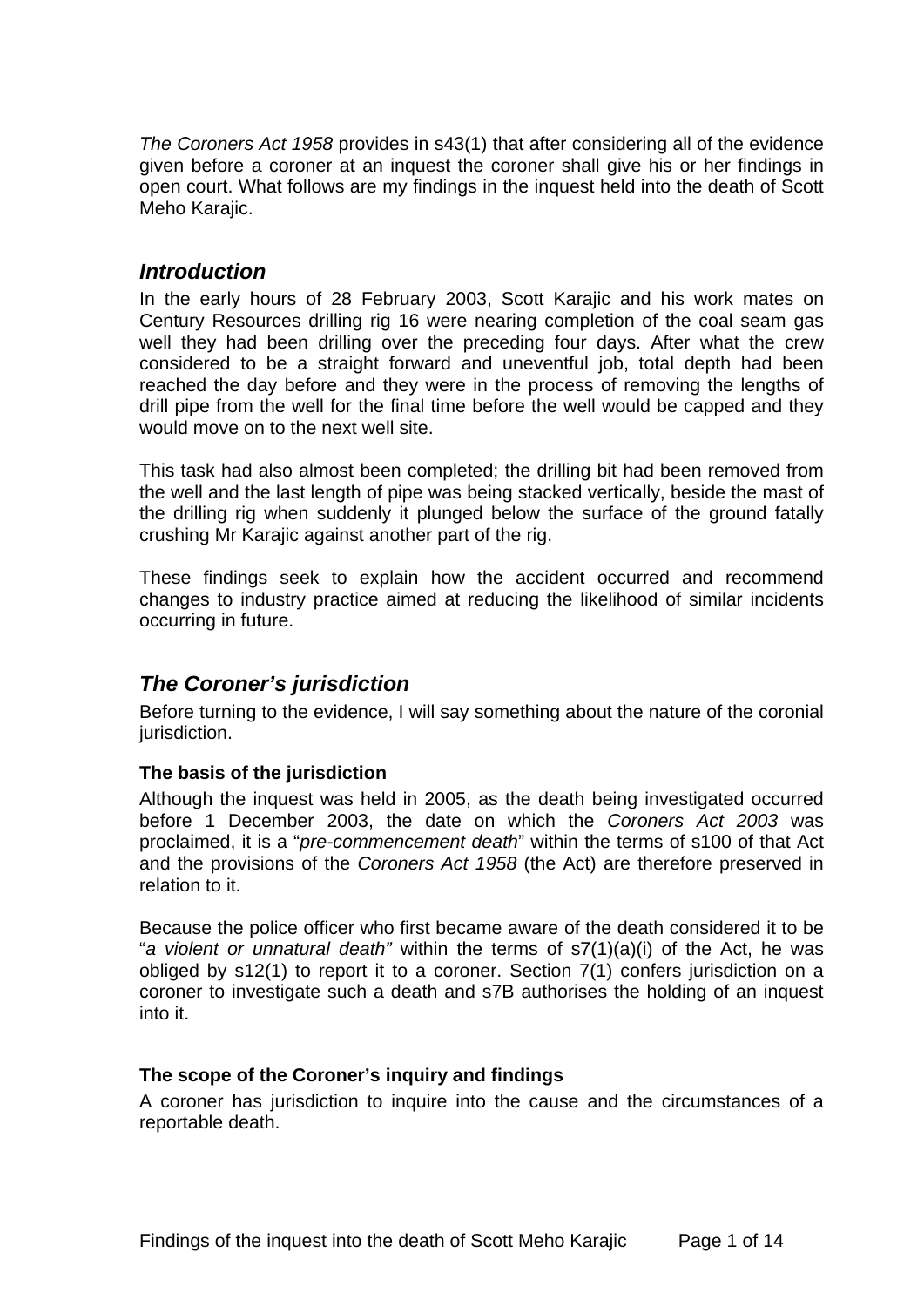<span id="page-3-0"></span>The Act, in s24, provides that where an inquest is held it shall be for the purpose of establishing as far as practicable:-

- $\bullet$  the fact that a person has died.
- the identity of the deceased.
- when, where and how the death occurred, and
- whether anyone should be charged with a criminal offence alleging he/she caused the death.

After considering all of the evidence presented at the inquest, findings must be given in relation to each of those matters to the extent that they are able to be proved.

An inquest is not a trial between opposing parties but an inquiry into the death. In a leading English case it was described in this way:-

*It is an inquisitorial process, a process of investigation quite unlike a criminal trial where the prosecutor accuses and the accused defends… The function of an inquest is to seek out and record as many of the facts concerning the*  death as the public interest requires.<sup>[1](#page-3-1)</sup>

The focus is on discovering what happened, not on ascribing guilt, attributing blame or apportioning liability. The purpose is to inform the family and the public of how the death occurred with a view to reducing the likelihood of similar deaths. As a result, the Act authorises a coroner to make preventive recommendations,<sup>[2](#page-3-2)</sup> referred to as "*riders*", but prohibits findings or riders being framed in a way that appears to determine questions of civil liability or suggests a person is guilty of any criminal offence  $3$ 

#### **The admissibility of evidence and the standard of proof**

Proceedings in a coroner's court are not bound by the rules of evidence because s34 of the Act provides that "*the coroner may admit any evidence the coroner thinks fit"* provided the coroner considers it necessary to establish any of the matters within the scope of the inquest.

This flexibility has been explained as a consequence of an inquest being a factfinding exercise rather than a means of apportioning guilt: an inquiry rather than a trial. $4$ 

A coroner should apply the civil standard of proof, namely the balance of probabilities, but the approach referred to as the *Briginshaw* sliding scale is applicable.<sup>[5](#page-3-5)</sup> This means that the more significant the issue to be determined, the more serious an allegation or the more inherently unlikely an occurrence, the

l <sup>1</sup> *R v South London Coroner; ex parte Thompson* (1982) 126 S.J. 625 2

<span id="page-3-2"></span><span id="page-3-1"></span> $2$  s43(5)

 $3\,$ s43(6)

<span id="page-3-4"></span><span id="page-3-3"></span><sup>4</sup> *R v South London Coroner; ex parte Thompson* per Lord Lane CJ, (1982) 126 S.J. 625

<span id="page-3-5"></span><sup>5</sup> *Anderson v Blashki* [1993] 2 VR 89 at 96 per Gobbo J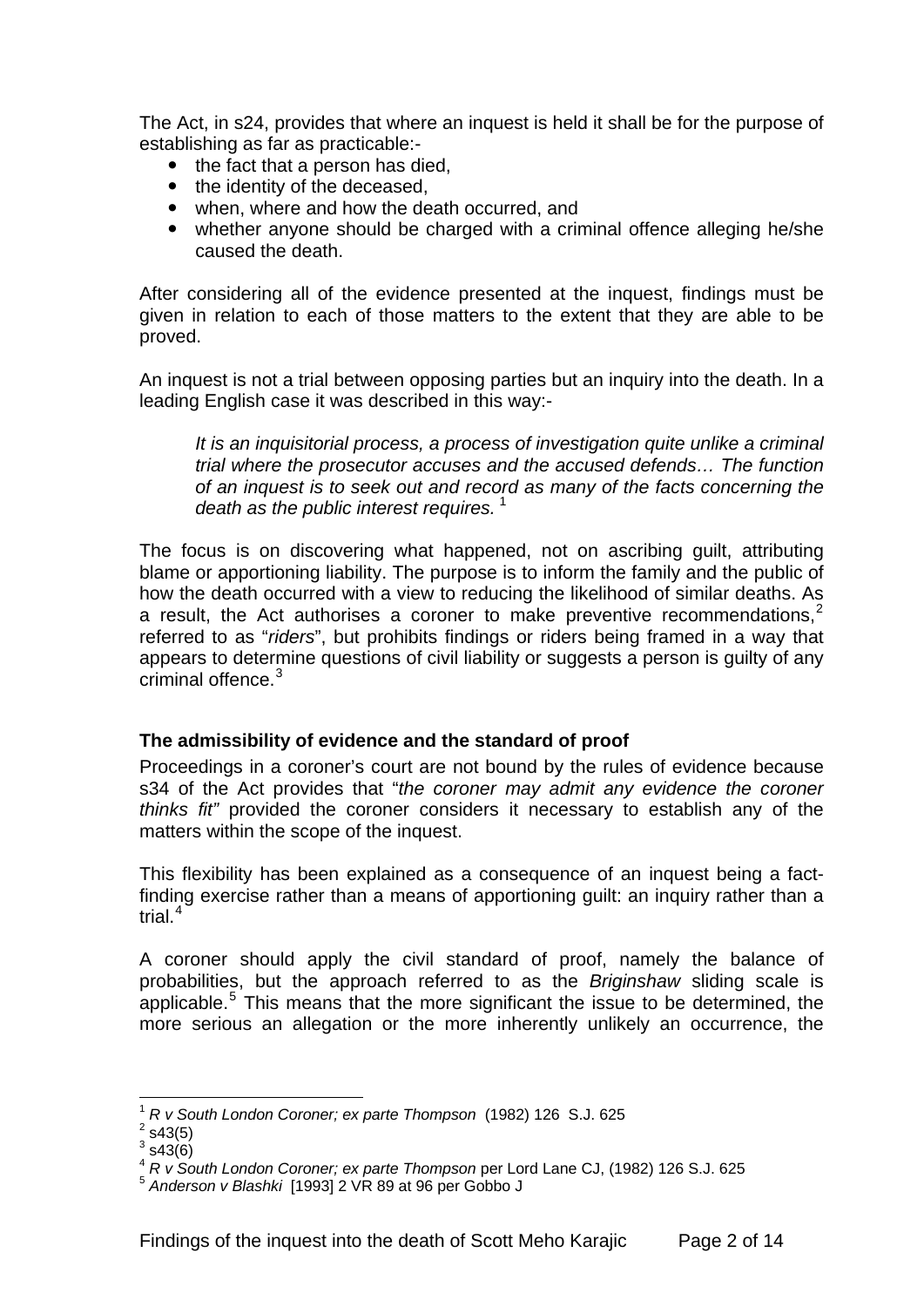<span id="page-4-0"></span>clearer and more persuasive the evidence needed for the trier of fact to be sufficiently satisfied that it has been proven to the civil standard.<sup>[6](#page-4-1)</sup>

It is also clear that a coroner is obliged to comply with the rules of natural justice and to act judicially.<sup>[7](#page-4-2)</sup> This means that no findings adverse to the interest of any party may be made without that party first being given a right to be heard in opposition to that finding. As *Annetts v McCann[8](#page-4-3)* makes clear, that includes being given an opportunity to make submissions against findings that might be damaging to the reputation of any individual or organisation.

The Act, neither by its express terms nor by necessary implication, rescinds the common law privilege against self incrimination. Accordingly, a witness can not be required to answer questions at an inquest if the presiding coroner considers the answers are likely to expose the witness to a criminal prosecution or disciplinary action. The details of an application made in this case in relation to this aspect of coronial procedure are set out below.

## *The investigation*

I turn now to a description of the investigation into this death.

Police were immediately notified of the accident and officers from Miles, Dalby and Chinchilla attended. Those officers undertook a brief inspection of the scene, took photographs of the accident site and some particulars of the workmen in attendance. They caused Mr Karajic's wife to be advised of the tragedy and made arrangments for all of those who were on site to attend at conveniently located police stations and give detailed statements.

At about 6.30am on the morning of the accident, Mr Peter Harris, the Deputy Chief Inspector – Petroleum and Gas, from the Department of Natural Resources and Mines arrived at the site. He immediately took up with the police officer in control of the scene and familiarised himself with what appeared to have happened. Shortly after, Mr Karajic's body was moved by the government undertaker and the site was secured. The drilling rig was assessed as being unstable and all equipment was left *in situ* until heavy lifting machinery was able to be brought to the site three days later.

In the days following the accident, all witnesses were interviewed, some on a number of occasions and an investigation focussed on establishing the mechanism of the accident and identifying any underlying contributory factors was undertaken by Mr Brendan Galloway, South West Region Inspector Petroleum and Gas. His report was distributed to those granted leave to appear. As result of some concerns raised by the legal representatives of the family, further inquiries were made by Mr Galloway. Technical information and analysis was provided by Mr Ray Davis, a mechanical engineer from the Safety in Mines Testing and Research Station (SIMTARS). I am satisfied that the investigation was thorough and

 6 Briginshaw v Briginshaw (1938) 60 CLR 336 at 361 per Sir Owen Dixon J

<span id="page-4-2"></span><span id="page-4-1"></span><sup>7</sup> *Harmsworth v State Coroner* [1989] VR 989 at 994 and see a useful discussion of the issue in

Freckelton I., "Inquest Law" in *The inquest handbook*, Selby H., Federation Press, 1998 at 13 8

<span id="page-4-3"></span> $<sup>8</sup>$  (1990) 65 ALJR 167 at 168</sup>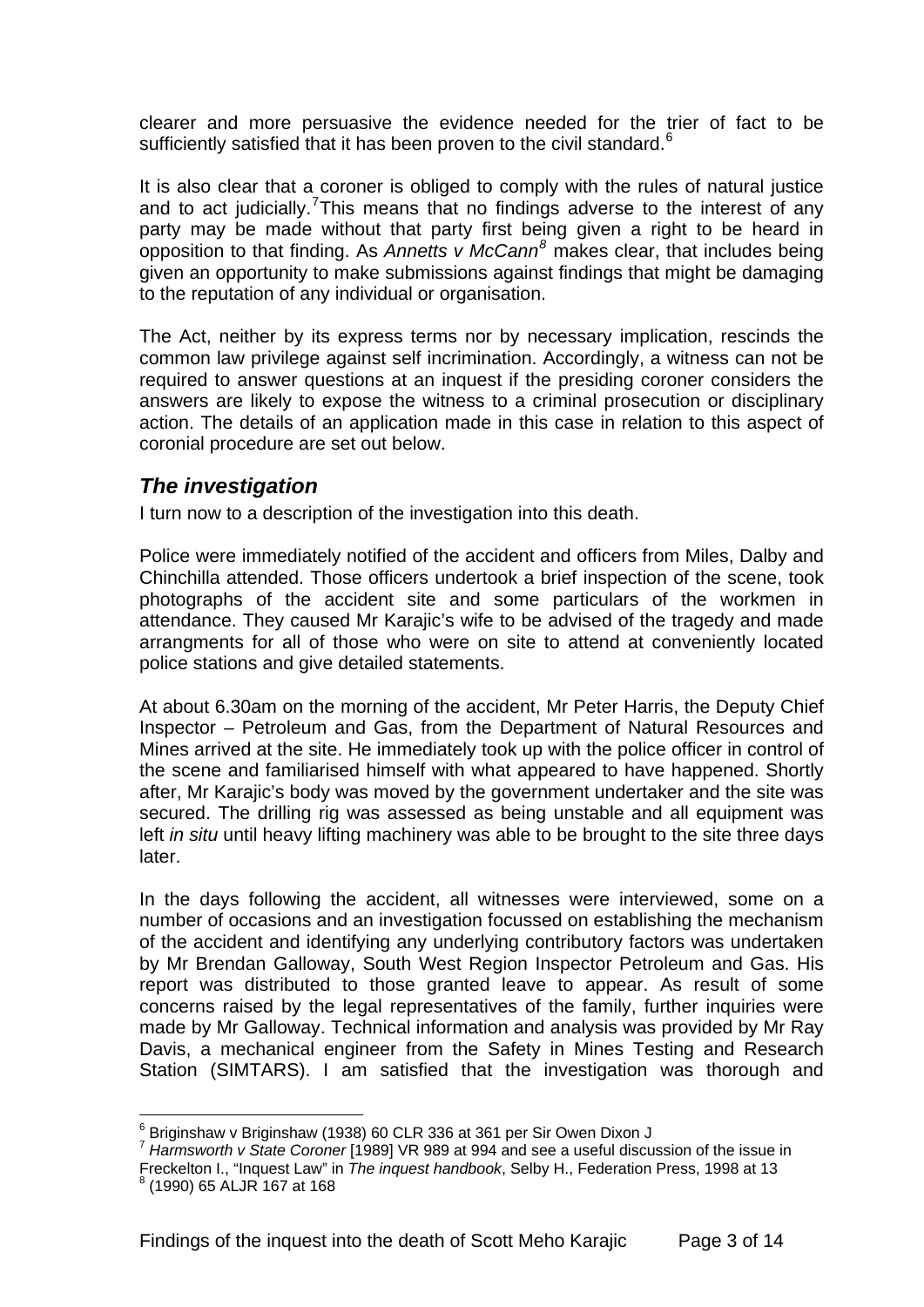<span id="page-5-0"></span>professional and that it addressed all of the relevant issues. Mr Galloway's report was of great assistance when I was familiarising myself with this matter.

## *The inquest*

## **Preliminary hearings and a view**

The matter was initially reported to the coroner at Chinchilla, who held a number of directions hearings in an effort to reach agreement on what documents should be introduced into evidence and under what conditions. Leave to appear was granted to the family of Mr Karajic, Century Resources - the drilling contractor, Thiess Pty Ltd – the project manager and Queensland Gas Company Ltd (QGC) - the leaseholder.

It became apparent that the inquest into this matter would be protracted. Lengthy matters impose significant burdens on circuit magistrates and as it appeared likely that the convenience of the parties would best be served by the inquest being held in Brisbane, I agreed to a request from the Chinchilla Coroner that I assume responsibly for the matter. Therefore a further directions hearing was held in Brisbane on 6 February 2004 when an exhibit list was settled and it was agreed that a view of an operating drilling rig would be of benefit.

On 1 March 2004, courtesy of arrangements made by senior officers of the Mining Inspectorate, in conjunction with senior staff from Century Resources and QGC, the parties travelled to a lease near Surat on which a drilling rig similar to the one involved in this accident was operating. Drilling procedures were demonstrated and explained by the lead investigator and senior drillers.

On 8 March 2004 I was advised that Mr Jamie Smith, the rig manager of rig 16 at the time of the accident, and QGC had each been charged with an offence under the *Petroleum Regulations 1966.* Those offences did not focus on whether the defendant had caused the death of Mr Karajic and accordingly s42 of the Act did not mandate that the inquest be postponed until the charges had been disposed of. However, after hearing submissions from the parties granted leave to appear, I ruled that the inquest should be adjourned until that had happened, as if the inquest was to proceed while the charges were pending, Mr Smith could be expected to successfully raise an objection to answering many questions that would be relevant to the findings I am required to make, on the basis that the answers might incriminate him of the charge he was facing. I considered that it was preferable that he have those charges dealt with because I believed that he would not then be in a position to raise the issue of privilege against self incrimination. The statutory charges were heard and determined on 27 October 2004.They were dismissed.

When the charges had been dealt with and the inquest commenced, Mr Smith's counsel did however raise that issue of privilege against self incrimination. He submitted that, not withstanding the disposition of the summary, statutory offence, there was a possibility that Mr Smith could be charged with an indictable offence alleging he had been criminally negligent. It is clear that the 1958 Act does not by express provision or necessary implication abrogate the common law privilege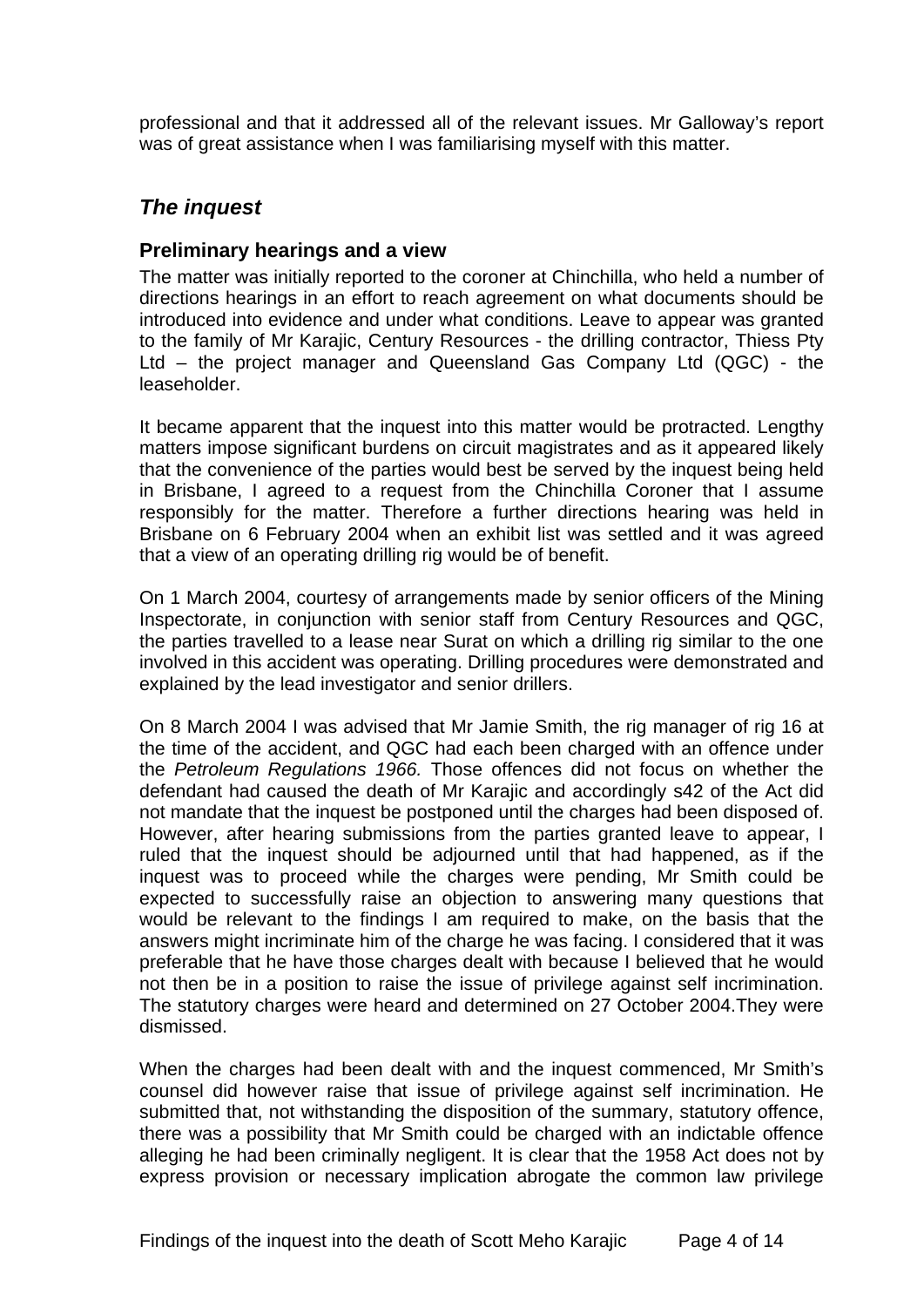<span id="page-6-0"></span>which entitles a witness to refuse to answer questions which may incriminate him or her. However I considered that in the circumstances that prevailed in this case, the possibility that his answers might expose Mr Smith to a prosecution was not sufficiently likely to eventuate to warrant granting the application. The authorities talk of "*a real and appreciable risk"*, "*a genuine and reasonable apprehension having regard to the ordinary operation of the law"* as distinct from "*a slight or remote possibility*." In this case, Crown Law had been consulted about a possible prosecution and briefed with three statements made by Mr Smith in which he acknowledged the role he played in the accident. Having regard to the way Crown Law considers such matters I concluded that, while there was no strict bar to Mr Smith now being prosecuted on indictment that was most unlikely to happen. Accordingly I ruled that he was required to answer all questions and he complied with that ruling.

After another directions hearing, the inquest proper commenced on 18 April 2005 and proceeded for three days. The hearing was the adjourned until 14 July when the evidence was concluded after a further two days of hearing. A total of 13 witnesses gave evidence and 18 exhibits were tendered.

## *The evidence*

I turn now to the evidence. I can not, of course, even summarise all of the information contained in the exhibits and transcript but I consider it appropriate to record in these reasons the evidence I believe is necessary to understand the findings I have made.

## **Background**

An understanding of the accident requires some explanation of the drilling program being undertaken at the time of the accident and the history of the equipment in use.

In early 2002, QGC commenced developing three pilot programs of drilling for coal seam gas in the Surat basin. It retained Thiess as project manager. QGC sought expressions of interest from well drillers which the project team assessed with reference to matters such as safety record, reputation, experience and cost. As a result of this process, Century was awarded the contract to drill 11 wells.

The wells were all relatively shallow by industry standards – approximately 650 metres deep and so Century decided to utilize a drilling rig that they had owned since 1986 but which, in 2002, was stored in South Australia. It had been out of service since 1996. In the 10 years that Century operated the rig they used it exclusively for servicing wells that had already been drilled by other rigs. Significantly, service rigs operate with much lighter drilling tubing than drilling rigs and are considerably smaller.

The rig was transported to Century's yard at Darra and refurbished to ready it for the Surat basin campaign. No significant modifications were made to it during that process and nor was a risk assessment of it completed as the rig was not erected in the yard. Although Century had a management of change policy that was supposed to be applied in such circumstances, that was not done in this case.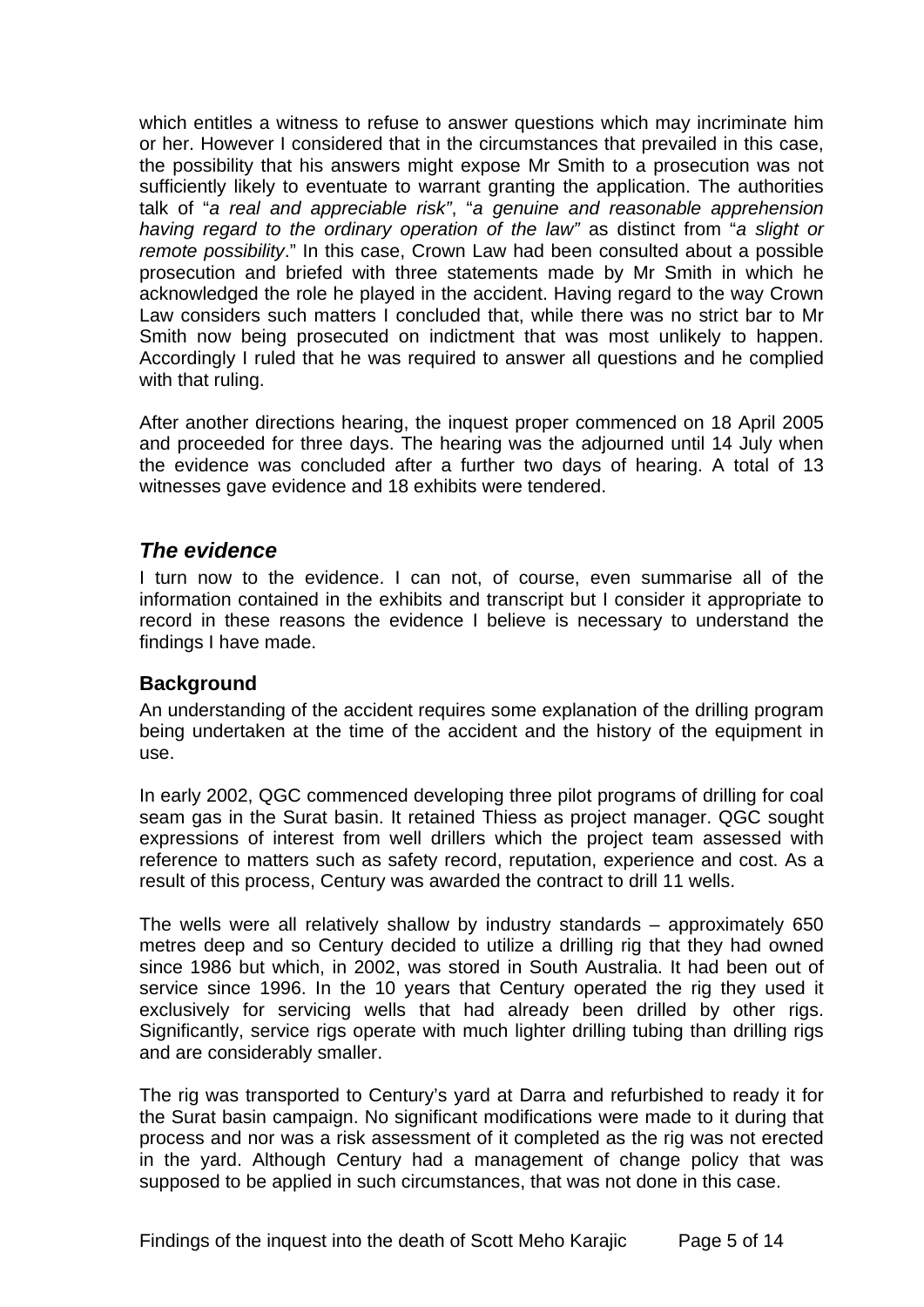<span id="page-7-0"></span>It was then trucked to the Aberdeen field and rigged up. At that stage a Thiess employee undertook a safety audit of the rig. It awarded the rig a score of 435 out of a possible 525. A month later a follow up audit was undertaken and on that occasion the rig was scored at 520 out of a possible 525. That audit looked at whether Century had appropriate personnel, equipment and policies and procedures in place but relied on Century's assertions that staff were appropriately trained and the policies properly applied. It was completed before the rig had completed a well

One of the reasons for the improvement in the audit score was the creation by Century staff of a risk register for the rig. That document bears the signature of Jamie Smith, the rig supervisor, Len Dann who was then the operations manager, Quentin Robson who was then the General Manager and Mark Wheeler the Health, Safety and Environment Co-ordintaor who was given the task of ensuring the company's safety plan was applied to the rig when it was recommissioned.

Mr Smith said in evidence that he could not recall playing any part in the risk register's compilation and said that at that time he no real understanding of risk assessment processes. The register failed to accurately reflect the operation of the rig, particularly in the process of racking back, an activity that is explained later and which was pivotal to the death of Mr Karajic.

During this period, the rig commenced operation and over the next three months drilled 11 wells without incident. During much of that time, a senior and experienced operator, Mr Len Dann, Century's Operations Manager, was on site to ensure the rig functioned properly in its new role and to assist Mr Smith as this was the first time he had been in charge of a rig on a full time basis.

There was conflicting evidence given as to whether the rig workers were told that they should not work below the rig floor when drill collars are being racked back. There is evidence that on occasions they did so.

The rig was then stored at Chinchilla until it was needed to commence drilling at the Berwyndale field.

#### **Rig 16 is moved to Berwyndale South**

On 20 February 2003, Jamie Smith and his crew of nine men retrieved the rig from the Chinchilla yard and moved it and the other equipment needed to drill to the site of Berwyndale South well #6. Only three of the crew were familiar with the unusual features of the rig as result of having worked on it previously. The others were told of the differences and advised to consult with the experienced workers if in doubt, but, as seems typical for the industry, they were given no formal training or instruction.

On 22 February, Mr Jepson Giesel, a local water drilling contractor, brought a truck mounted auger to the well site to drill the various shallow holes the rig needed to commence to operate. Mr Smith assisted him position the holes but gave him no instructions as to their dimensions. One of these, referred to as the mouse hole, is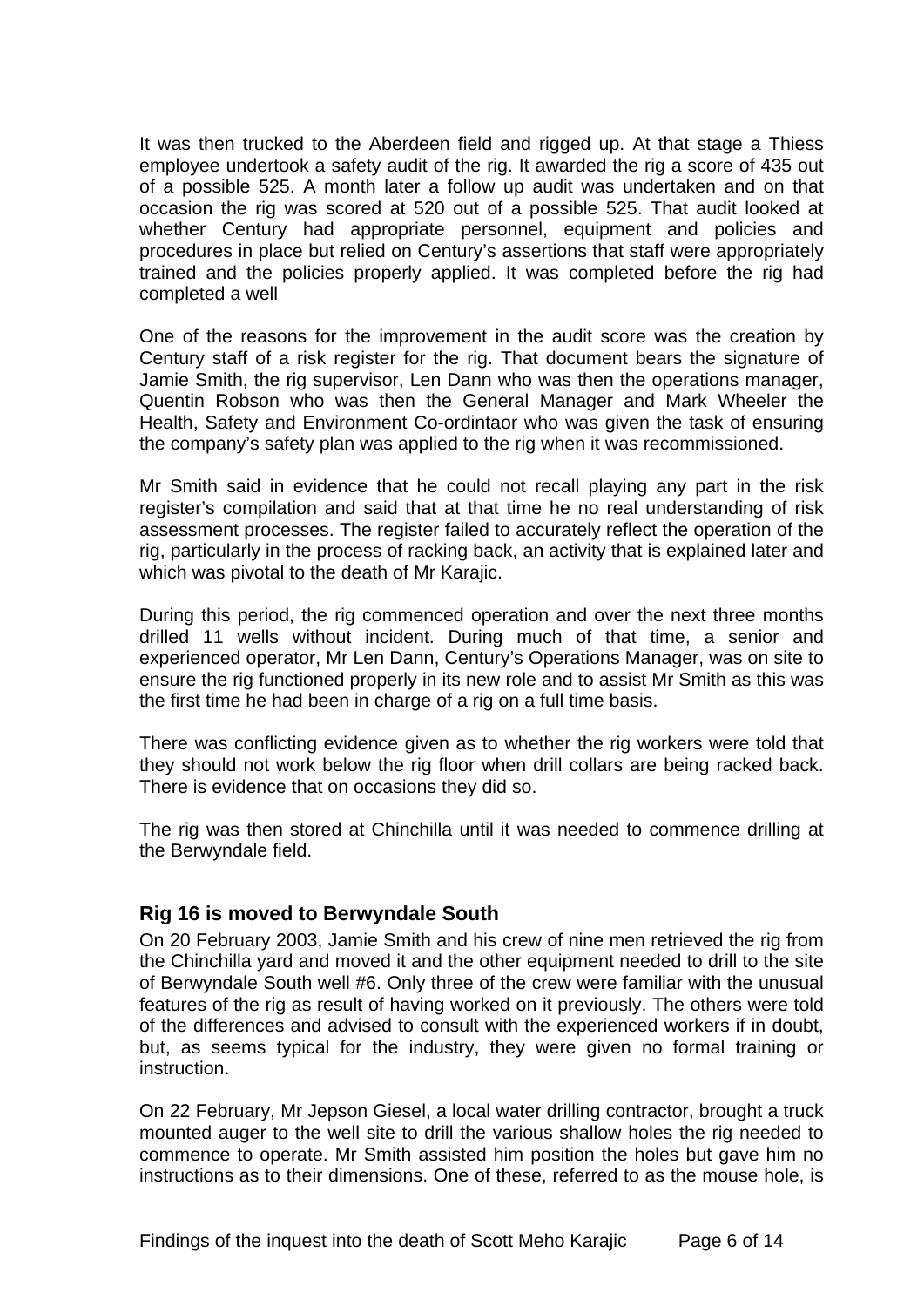designed to receive a scabbard or sock, which hangs through a hole in the rig floor and protrudes into the ground for some five metres. Lengths of drill pipe are stood in it so that the tops of them are at a convenient height for the workers on the rig floor, which is some 10 to 12 feet above the ground, as they prepare the pipe for connection to the other pieces of tubing which together constitute the drill string.

Mr Giesel said that he had also drilled the holes for the previous wells dug by rig 16 on the Aberdeen field. Early in that campaign, he had initially been instructed to dig the mouse hole with a 12 inch diameter bit but when he advised the person who gave him that instruction. Mr Dann, that it would be easier for him to drill an 18 inch hole, he was told that was acceptable. Accordingly, he dug a hole of that diameter on this occasion also.

The setting up of the rig continued the next day and on 24 February drilling commenced. The first stage, which involved drilling the "top hole" to a depth of approximately 300 feet, proceeded without incident and was completed early on the morning of 25 February. In accordance with the drilling plan the drill string was then removed from the hole, *tripped out,*- so that the top hole could be lined with cement.

Because the drill string was to be inserted back into the hole to continue drilling after this cement casing was completed, the drilling tubes were not broken into individual lengths as they were removed from the hole. Rather only every second joint was broken and two pieces of drill pipe, or collars as the more heavily built pieces used at the bottom of the drill string are called, were left joined together to save time.

In most other drilling rigs these stands of pipe or collars are stacked vertically on the floor of the drilling rig – "racked back" in industry jargon. However, as rig 16 is considerably shorter than a purpose-built drilling rig, the stands can not be stored this way as they would extend too far past the top of the rig mast to be stable. Instead, they are stood on the ground, protruding up through an opening created in the rig floor by the removal of some grating. To protect the thread ends of the pipe from damage and dirt, they are stood on a flat wooden pad referred to as a stabbing mat. The mat used in this case was not closely inspected or tested because its structural integrity was not seen as important. In theory it was not load bearing and so one was simply selected from an assortment that was part of the rig's general collection of gear.

On this occasion, when the collars were being tripped out of the hole and racked back on the mat, one of them broke through it and penetrated into the ground some small distance. The rig manager, Jamie Smith, says when he became aware this had occurred, he ascertained that it had happened because, during the rigging up, one of the crew had mistakenly dug a drain under the mat instead of around it so that it was not properly supported.

After the stands had been run back into the hole, the damaged mat was dragged away and another larger mat put in its place. No record was made of this "near miss" and, as will become clear later, no lessons were learnt from it. The crewman who replaced the damaged mat says the stand of drill collars broke through near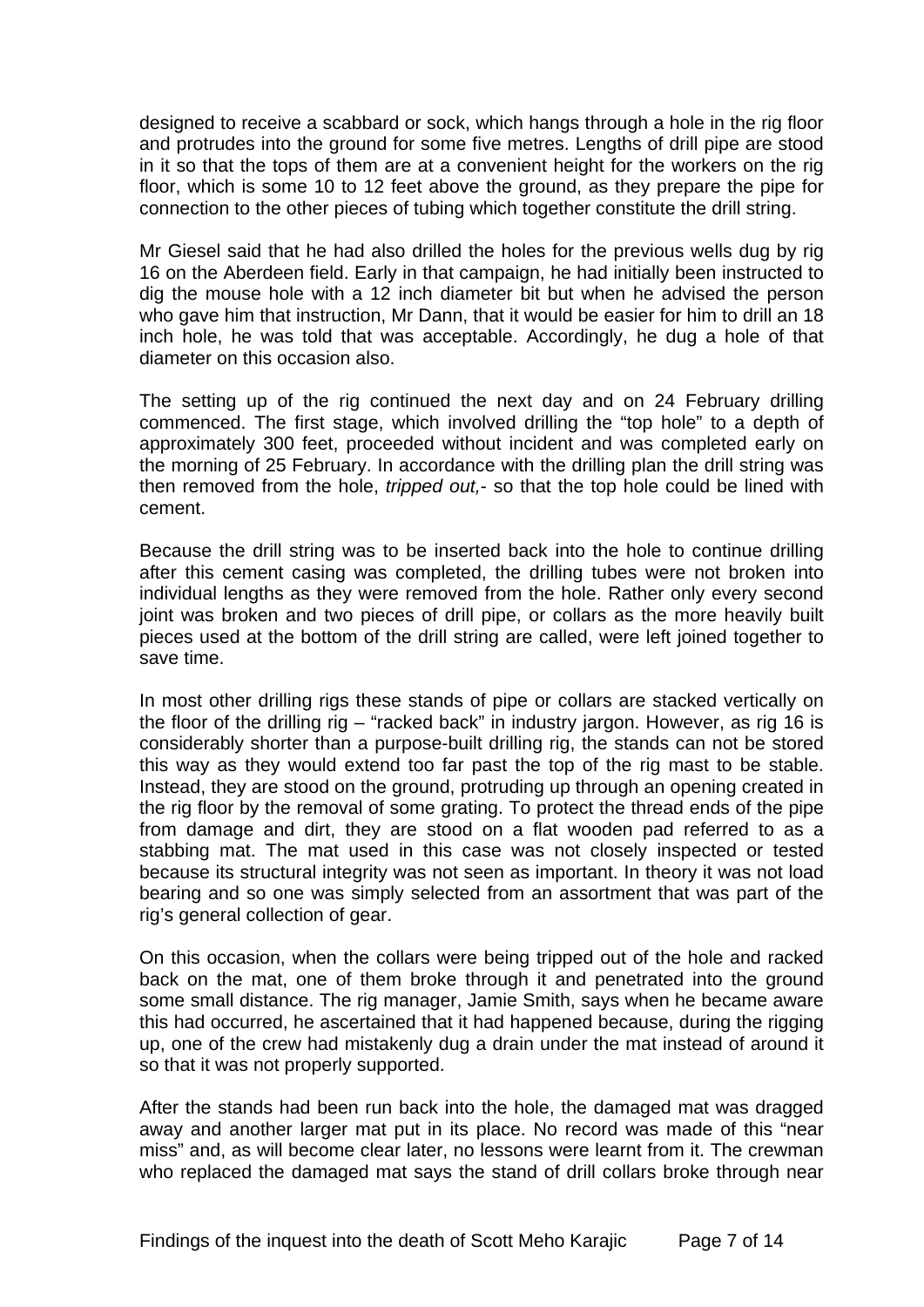<span id="page-9-0"></span>the drain and near the mouse hole but he can't say whether the stand had sunken down into the drain or the mouse hole. Other witnesses put the penetration point a little further away from the mouse hole. The new mat was slid into place by being partially lifted and partially pushed along the ground by a forklift. No detailed examination of the ground it covered occurred and no concerted effort was made to fill the wrongly placed drain.

#### **Target depth is reached – the risks of racking back**

The drilling operation then continued. Two days later, at about lunchtime on 27 February, target depth was reached and most of the drill string was removed from the hole and racked back on the new mat. No problems were encountered on this occasion and the string was then run back into the hole for a final time to allow drilling mud to be pumped through it to clean out any debris. This was completed by nightfall and the crew then commenced tripping out for the last time.

Some explanation of this process is necessary. When pulling out of the hole the kelly, which is screwed to the top of the drill string to allow the power of the rotating table to turn it, is disconnected from the drill string. The weight of the string is then held by elevators which lock onto the top of the string, the height of which is controlled by the main winch via the rig mast. When the floor crew break a joint, the freed stand of pipe or collar can then swing clear of the remaining string which is still in the hole.

On a normal drilling rig the stand would then be pushed to one side of the rig floor so that it could lean into finger racks near the top of the rig mast with the bottom resting on the rig floor. On the smaller rig 16, the top of the stand was still positioned into a similar rack but the bottom end was lowered through a hole in the rig floor created by the removal of grating from the rig floor and the bottom end was then positioned on the stabbing mat by the floor men pushing the swinging pipe into position as the driller lowered it by releasing the winch. The driller can not see the bottom end of the stand to know when it is approaching the mat and takes direction from other crewmen. When it has landed he can see that it stops moving downwards, the weight on the gauge on his winch returns to zero and the cable above elevators lose their tension. This enables the derrickman, on the monkey board, near the finger racks, to release the stand from the elevators and secure the top with a piece of rope.

As can readily be appreciated, manoeuvring a stand across the hole in the rig floor is difficult. A stand of drill collar weighs almost two and a half tons and is 60 feet long. It is suspended from the top by the elevators, which can not be precisely manipulated so that the pipe will hang vertically above the position in which it is to be racked. Instead, this positioning has to be achieved by the floormen pushing the swinging pipe while the driller lowers it. Pushing it involves the crewman driving himself towards the hole in the rig floor, some 10 feet above the ground, while trying to control the heavy, greasy, swinging, steel cylinder.

In an attempt to address these difficulties, the rig crews adopted various approaches to the job. Some looped a short length of rope around the stand being racked and attempted to pull it into position, while others say they pushed as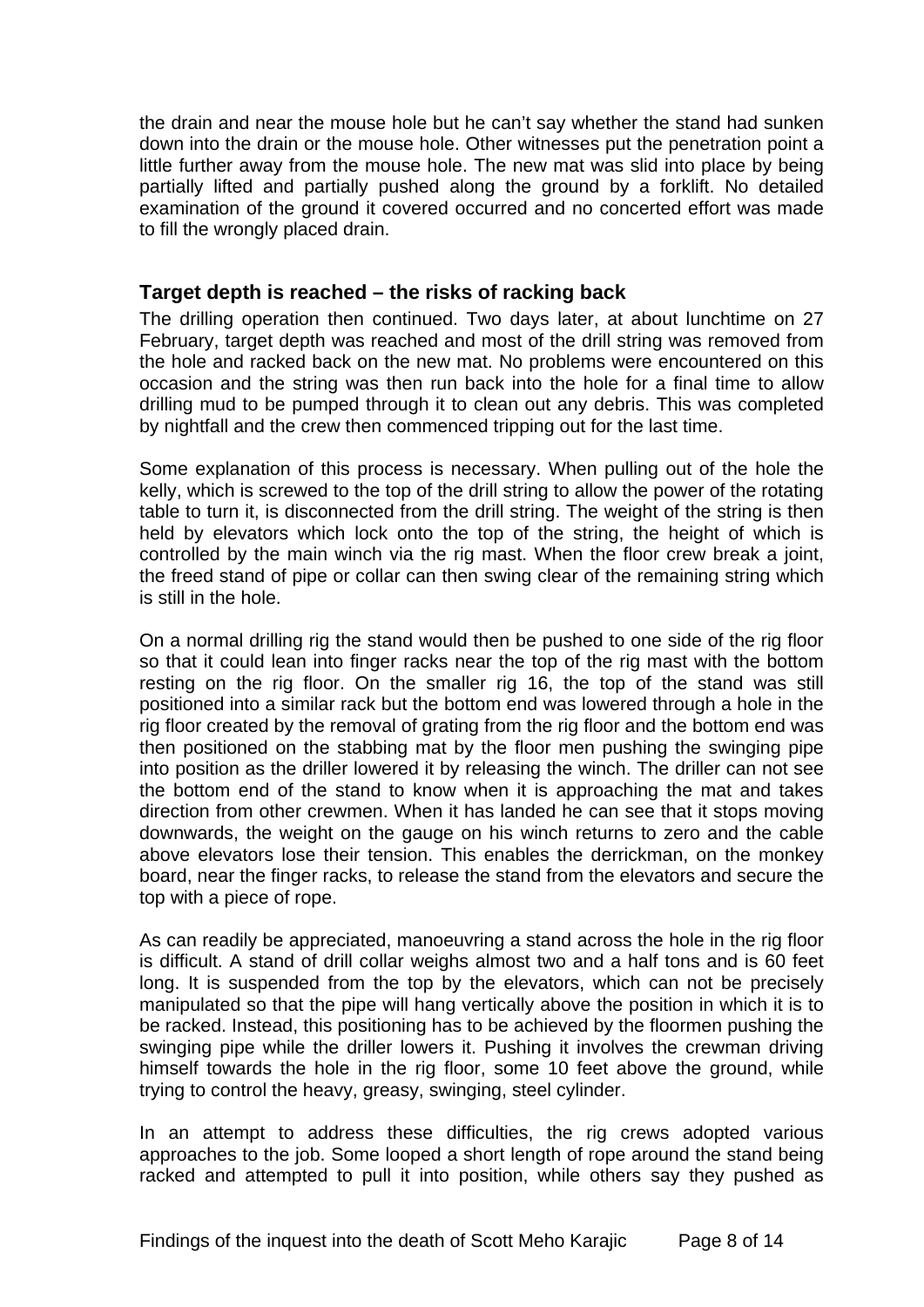<span id="page-10-0"></span>described above. A third method involved a floorman pushing the bottom end of the collar while standing on the ground below the rig floor.

All of the crew agree that they were given no instruction on this task in the form of a standard operating procedure or a job safety analysis. There is some conflict in the evidence around this issue. Mr Mark Wheeler was the safety officer involved in the recommissioning the rig when it was used in the Aberdeen field in 2002. He wrote a report at that time, which claimed that SOPs were written for the raising of the rig floor and racking back of drill stands. However, in evidence he said that he directed that this be done by the drilling crew working on the rig at that time and that he forgot to follow up that direction to see if it had been done. Century advised the Court that they had checked their documentation and could find no evidence of any such procedures having been written. I find that they were not ever documented and that as a result there was no shared understanding of how these activities were to be undertaken.

Nor were the relative risks of the various possible methods ever resolved. Evidence was given that the senior operations manager issued an instruction that no one was to attempt this task by going below the rig floor to position the tubing that was being racked back, but other workers, including the rig manager, deny any knowledge of this instruction. In any event, if such an instruction was given, it was not always followed.

## **Final tripping out begins**

I now return to a description of the activity on rig 16 on the night of 27 February 2003. The tripping out continued throughout the evening. The heaviest drilling tube is furthest into the hole and so as the job was nearing completion, at about midnight, the task of racking back became more difficult. The rig manager, Mr Smith, noticed that the crew were having trouble pushing the heavy collars across the opening in the rig floor to get them positioned correctly on the stabbing mat. He told Mr Karajic that this could be done more easily if one of the crew worked at ground level and pushed on the swinging stand from there, as the risk of falling through the rig floor was eliminated and the force was applied at a greater distance from the pivot point. He went down below to show how that could be done, but, as usual, Mr Karajic insisted that it was his job and he would do it. A number of his coworkers mentioned, with admiration, Mr Karajic's eagerness to always do his share of the work.

Mr Karajic adopted Mr Smith's suggestion. When he was down below pushing a stand of collars, Mr Smith stayed on the steps of the rig so that he could see the position of the bottom of the stand as it was being lowered and give hand signals to the driller on the rig floor who was operating the winch to lower the stand.

This system was used without mishap until the last stand of collars was placed on the mat. When it was landed and the weight came off the cable that had been lifting it, the derrickman released the stand from the elevators and it almost immediately sank about a metre and then a second later it sank a further five metres. A second stand then followed the first falling stand in quick succession.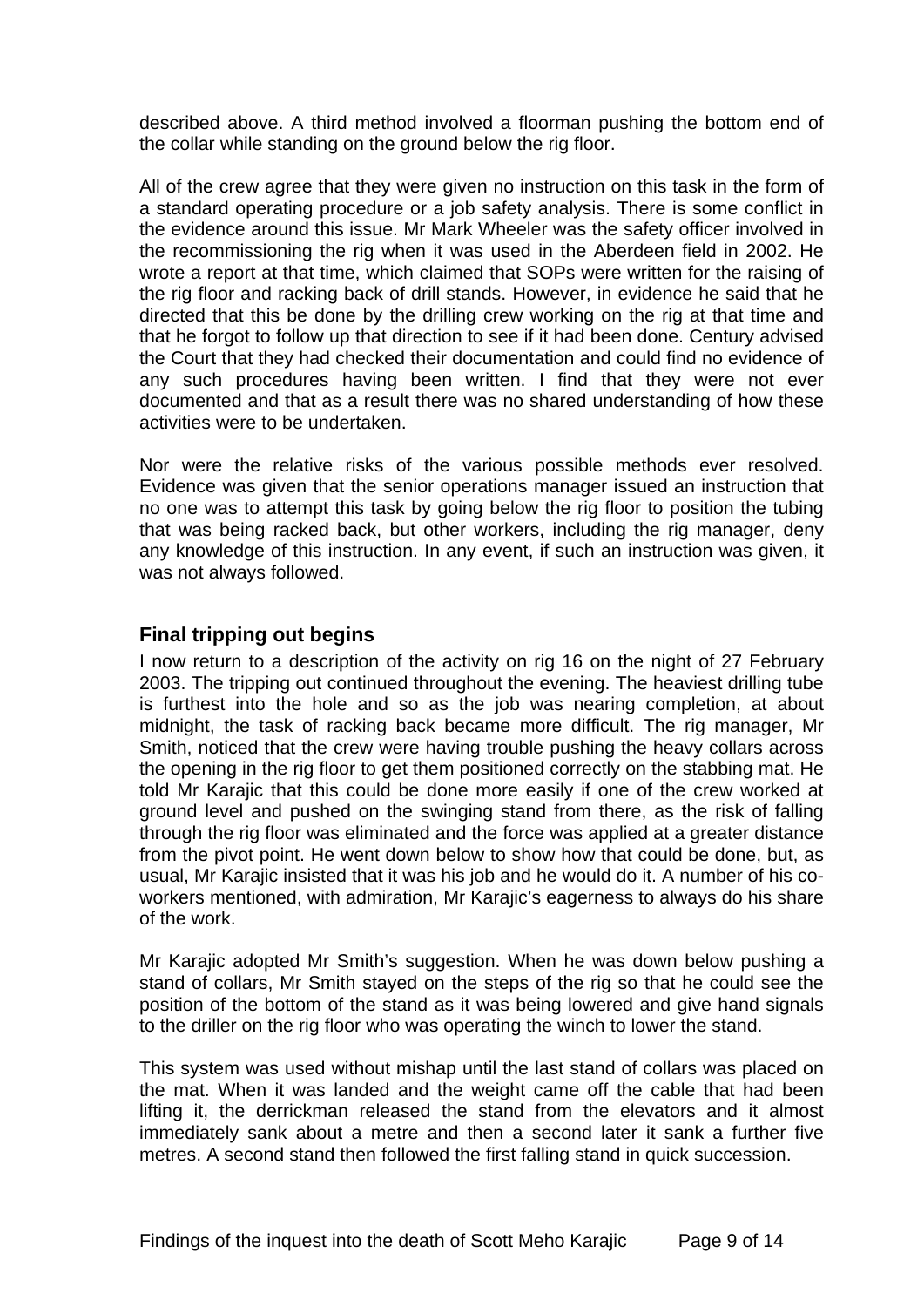<span id="page-11-0"></span>Later examination showed that these stands of drilling collars had punched through the stabbing mat and slid the short distance into the space between the mouse hole sock and the hole it was hanging in. The first had plummeted through the bottom of the mouse hole; the second had jammed against the first and the side of the hole. As they fell, the lengths of tubing were drawn closer to the mouse hole sock wedging Mr Karjic between the falling stands and the mouse hole sock.

There was considerable evidence led, and questions asked, in an attempt to elucidate whether the tubing crashed through the mat because it was defective or because it had been placed over the drain that had previously been dug in the wrong place next to the drilling rig sub-frame. I am not persuaded that the exact mechanism of the accident has been established but nor do I believe that is necessary for the purpose of these proceedings. What is clear is that the accident occurred because the equipment being used was not fit for its purpose and the crew were not conscious of the dangers these deficiencies posed.

Immediately the nature of the accident was understood, the mouse hole sock was removed and Mr Karajic carried to a position of safety. First aid was attempted but it was soon realised that Mr Karajic was beyond help. His death was mercifully quick.

The investigation described earlier commenced later that morning when officers from the Petroleum and Gas Inspectorate arrived at the scene. An autopsy was conducted on Mr Karajic's body later that day in Toowoomba. The pathologist was of the opinion that the death was due to crush injuries to the upper chest and neck

## *Findings required by s43(2)*

I am required to find, so far as has been proved, who the deceased was and when, where and how he came by his death.

As a result of considering all of the material contained in the exhibits and the evidence given by the witnesses, I am able to make the following findings.

**Identity of the deceased** – The deceased was Scott Meho Karajic

**Place of death** – Mr Karajic died at a gas drilling site near Condamine, Queensland

**Date of death** – He died on 28 February 2003

**Cause of death** – Mr Karajic died as a result of multiple crush injuries to his upper chest and neck sustained in a drilling rig accident.

## *Preventive recommendations – riders*

Section 43(5) of the Act prohibits a coroner from expressing any opinion on a matter outside the scope of the inquest except in a rider which is, in the opinion of the coroner, designed to prevent the recurrence of similar deaths.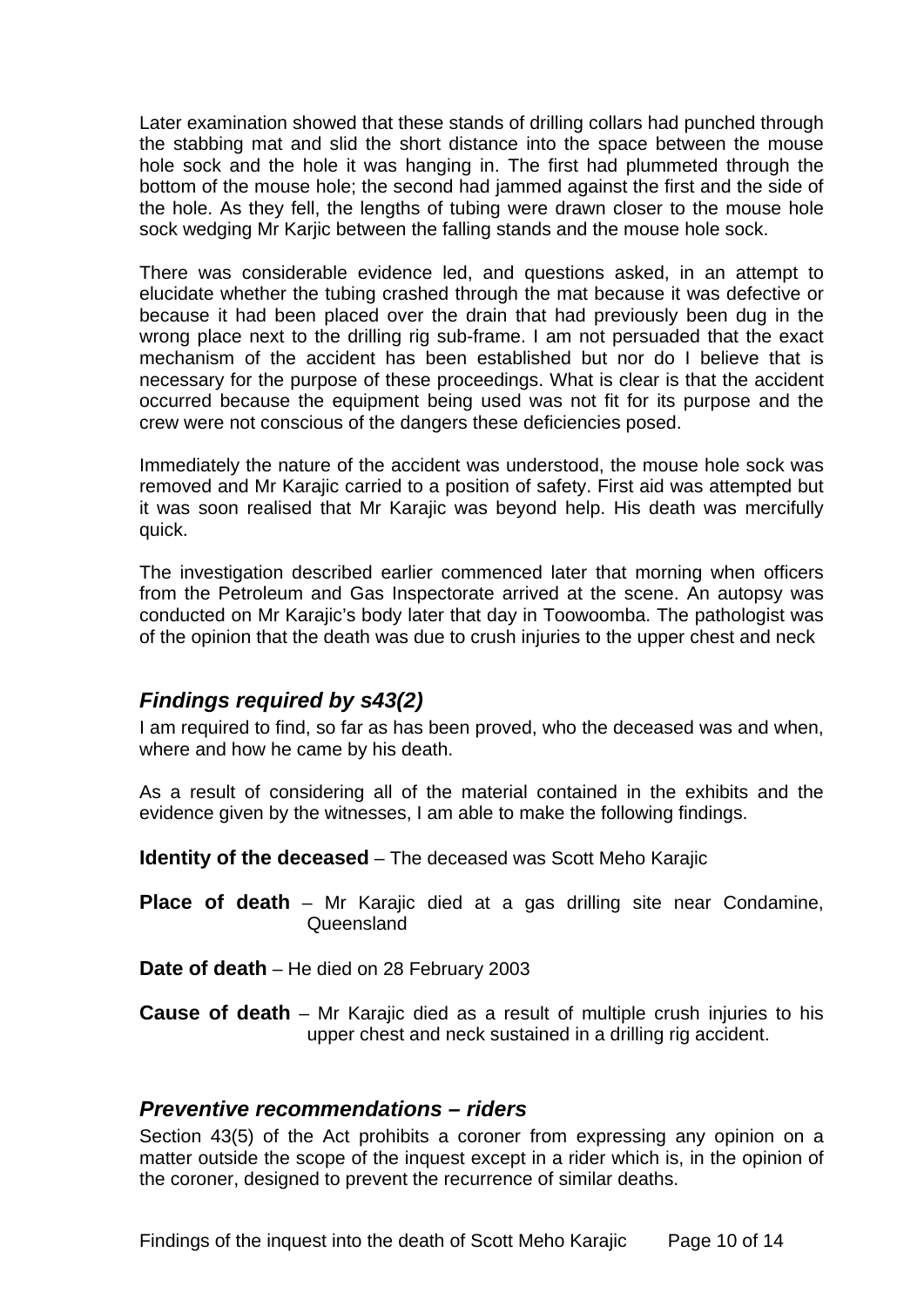This case raises a number of issues which warrant attention from that perspective.

The most startling is how, despite an apparently comprehensive, interlocking system of safety policies and audits, the most basic and, in practical terms, obvious dangers were left unaddressed.

QGC had a safety and health system which they contended was "*fully integrated with other management systems"* and audited. Their project manager, Thiess, persuaded QGC that it had appropriate systems and procedures to govern workplace health and safety, and Thiess carried out an evaluation of Century's safety policies before it was awarded the drilling contract and performed an audit of rig 16 before it commenced drilling. Century sent a safety officer and senior operations manager to assist with the commissioning of the rig and had a system which required all aspects of the rigs operations to have job safety analyses undertaken and SOPs developed.

There is no evidence that any of the individuals involved in this multitude of safety orientated processes engaged in intentionally misleading or deceptive conduct or that any of them was cavalier or reckless as to safety.

However, despite all of the documentation, checking, auditing and reviewing, even after the rig had drilled 11 wells, the workers did not have a shared understanding of some basic operational aspects of the rig, such as where the drains should be laid around the rig, how the collars should be racked back and whether it was safe to work below the rig floor. Nor had sufficient attention been given to the adequacy of some of the equipment used; for example multiple lengths of drill tubing weighing many tons were routinely stacked on old and decaying mats that were dragged into place with no regard to their capacity to support the load being placed upon them or whether the ground beneath them might affect this. So inadequate were the racking back procedures on the rig as it was configured at the time of this death that even during the inquest no method could be described that all of the witnesses were willing to accept was safe.

Century was able to eliminate these dangers by redesigning the stabbing mat so that it now has structural integrity and is an integral part of the rig sub-frame and by the placing of barriers around the floor opening and the under floor area. The ease with which this was done naturally prompts the question: "*Why was it not done sooner?"*

Criticism flowing from *post facto* analyses is sometimes sought to be deflected by suggestions that hindsight gives insight not previously available. I readily accept that just because a risk is made manifest by a deadly event, it does not necessarily mean that it could reasonably have been detected and the event averted. The forensic process can sometimes give the false impression that chains of causation are linear, when in fact complex activities like gas drilling happen in multifarious planes simultaneously, often with little time to consider how one development will impact on another aspect of a situation. However, that doesn't mean that individuals should not be called to account for not responding to what they knew or should reasonably have known having regard to the responsibilities they accepted.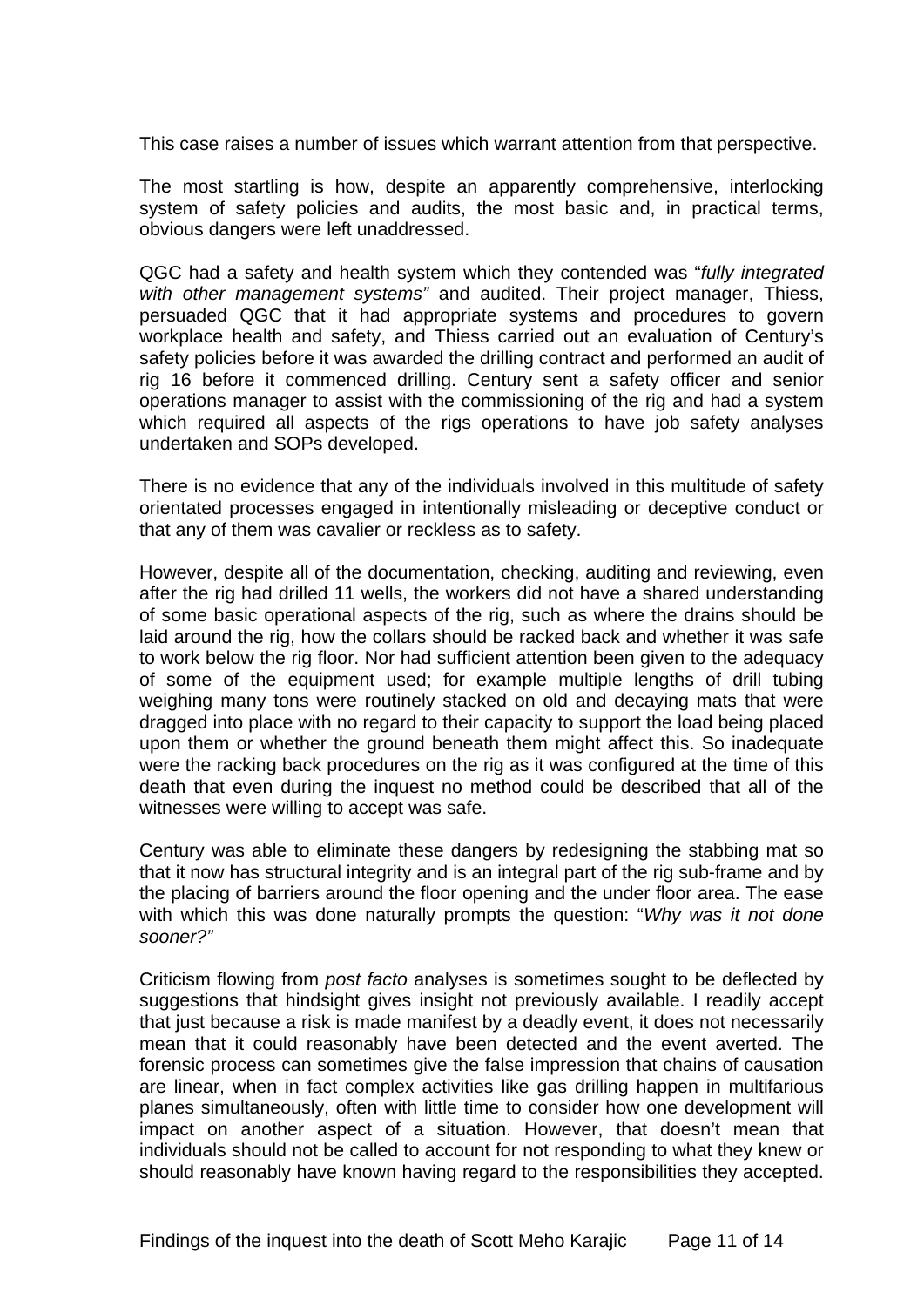Inadequate responses and gaps in systems have to be identified if they are to be avoided in future.

In my view, in this case there is evidence that suggests numerous individuals could have responded better to things they knew or should have known and some of the procedures put in place to ensure risks were properly managed did not do so.

As mentioned earlier, before the Aberdeen campaign in 2002, Rig 16 had, never been used for drilling wells. It was considered suitable to convert to this purpose for this drilling program because the wells to be drilled were relatively shallow and simple. It is clear that senior people within Century and the rig crews recognised that the attributes of this rig impacted on the way it was to be operated but despite that, the different risks posed by those changes were not properly managed at a number of levels.

For example:-

- Century had a "management of change" policy that could have assisted in identifying key areas that required attention but the policy was not applied.
- When the rig was refurbished after a decision was made to take it from storage and use it at Aberdeen, no risk assessment was done then because the rig was not erected.
- Rig 16 was sent into the field with the same risk register and SOPs that were used by the other rigs. These SOPs contained information that could not be applied to rig 16 and were silent on activities that were part of rig 16's normal operation.
- The risk register was signed off by the rig manager, the safety officer and the operations manager. All gave evidence. None could explain the inadequacy of the document they signed. I was left with the distinct impression that this process was more concerned with form than substance. The safety officer left the site before the rig had completed a single well or even been through a drilling cycle.
- When the first stabbing mat failed, no investigation of the cause was undertaken and there was no consideration of the suitability of the system being used. Another mat was simply dragged into place. When it also failed, Mr Karajic was killed.

Steps have been taken since the incident to reduce the likelihood of a recurrence. As mentioned, the rig was effectively modified and the Department of Natural Resources and Mines issued a safety alert as did Century Resources. Further, a number of other recommendations made by the principal investigator Mr Brendan Galloway, whose report was of great assistance to me, have also now been implemented. However, after the taking of evidence was completed a number of meetings of the parties who participated in the inquest were co-ordinated by the Inspectorate and the results of those meetings have been conveyed to me together with further submission of the parties. All of this activity has been of great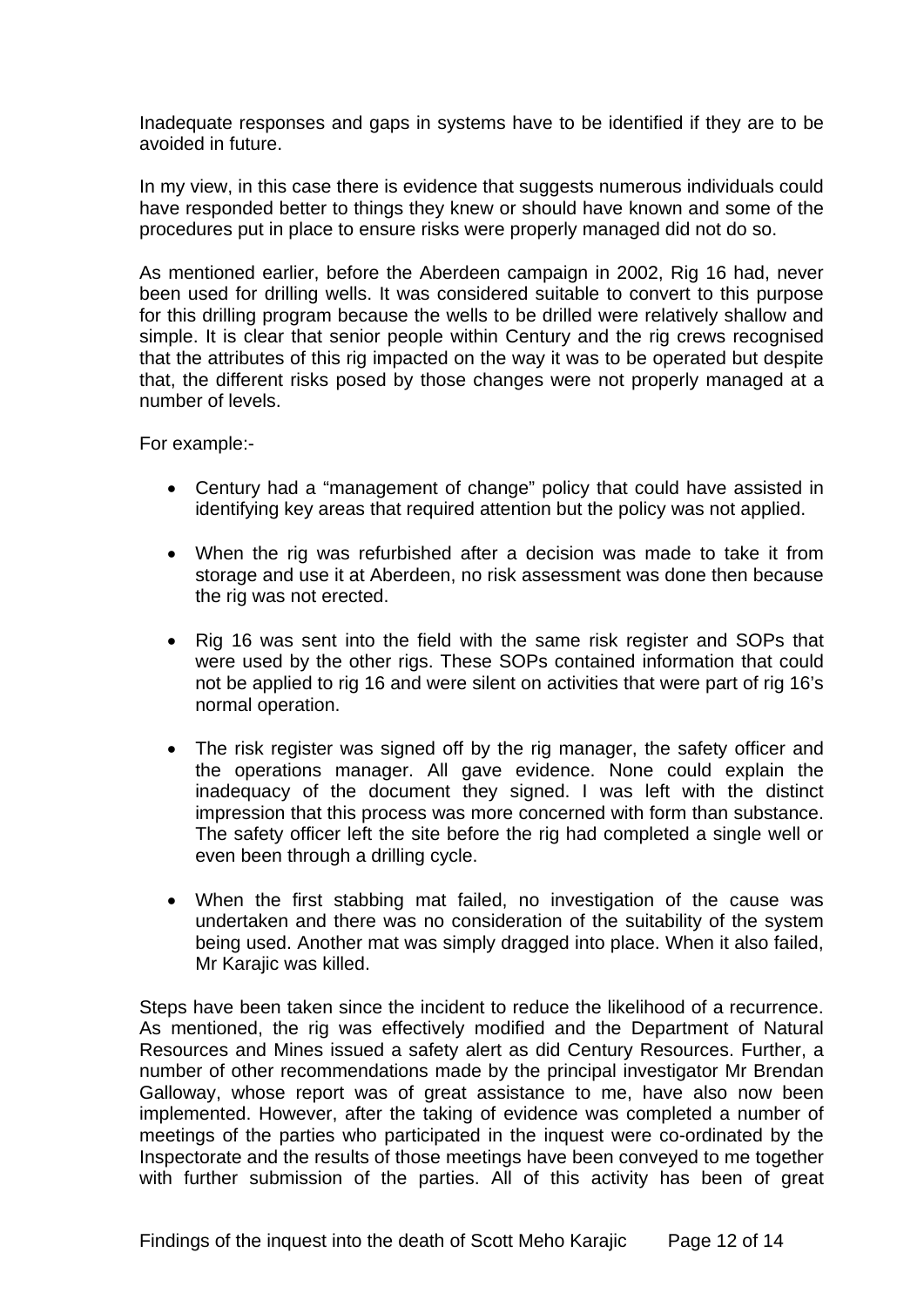<span id="page-14-0"></span>assistance to me. As a result of considering the material so generated I consider further reforms are needed if similar accidents are to be avoided in future.

All of the physical shortcomings of Rig 16 which contributed to this incident and the inadequacy in the rig's safety documentation have been addressed.

Many, or even most, of the systemic shortcomings that have been identified as contributing to this accident have been addressed by the enactment of the *Petroleum and Gas (Production and Safety Act) Act 2004*.

For example, that Act requires an operator of a drilling rig to have a safety management plan that contains a safety assessment consisting of the systematic assessment of the risks and the measures undertaken to control them. The plan must also contain a skills assessment detailing the competencies and experience that will be needed by the crew operating the equipment and the training program which will be utilised to ensure they acquire the necessary skills. All operators must employ an executive safety manager, one of whose duties is to ensure appropriate SOPs are in place and complied with. If these requirements are complied with, increased safety will undoubtedly result.

The new Act places much greater focus on training, supervision and assessment of workers' competencies but seems to envisage the continuation of the "*on the job training*" that has characterised the industry since its inception.

I am of the view that it is time to consider moving away from this paradigm. Equipment is becoming increasingly complex and workers increasingly mobile. Credentialing is accepted in almost all occupations and usually includes formal qualifications. Currently, the only qualification a rig manager needs is a trade certificate relating to a blow out preventer. In my view, more needs to be done to ensure that those working in this inherently dangerous environment, and those supervising them have formal qualifications which will be recognised, at least Australia wide.

#### **Recommendation – The development of an education package**

*The Act, by s669, authorises the making of regulations for safety requirements that can cover all aspects of petroleum and gas drilling. I recommend that the Petroleum and Gas Inspectorate consult with participants in the gas drilling and extraction industry to design an education package that should then be mandated by regulation. I recommend that the package address the training needs of rig workers, supervisors and senior drilling company personnel.* 

*In the case of rig managers and supervisors, I recommend that the education package mandate a tertiary education course as a component of the required qualifications.* 

It was also submitted that I should recommend that the Department of Natural Resources and Mines review the Petroleum and Gas Inspectorate to ascertain whether it is sufficiently resourced to undertake a proper level of inspection and audit throughout the industry. For obvious reasons, I only ever have exposure to